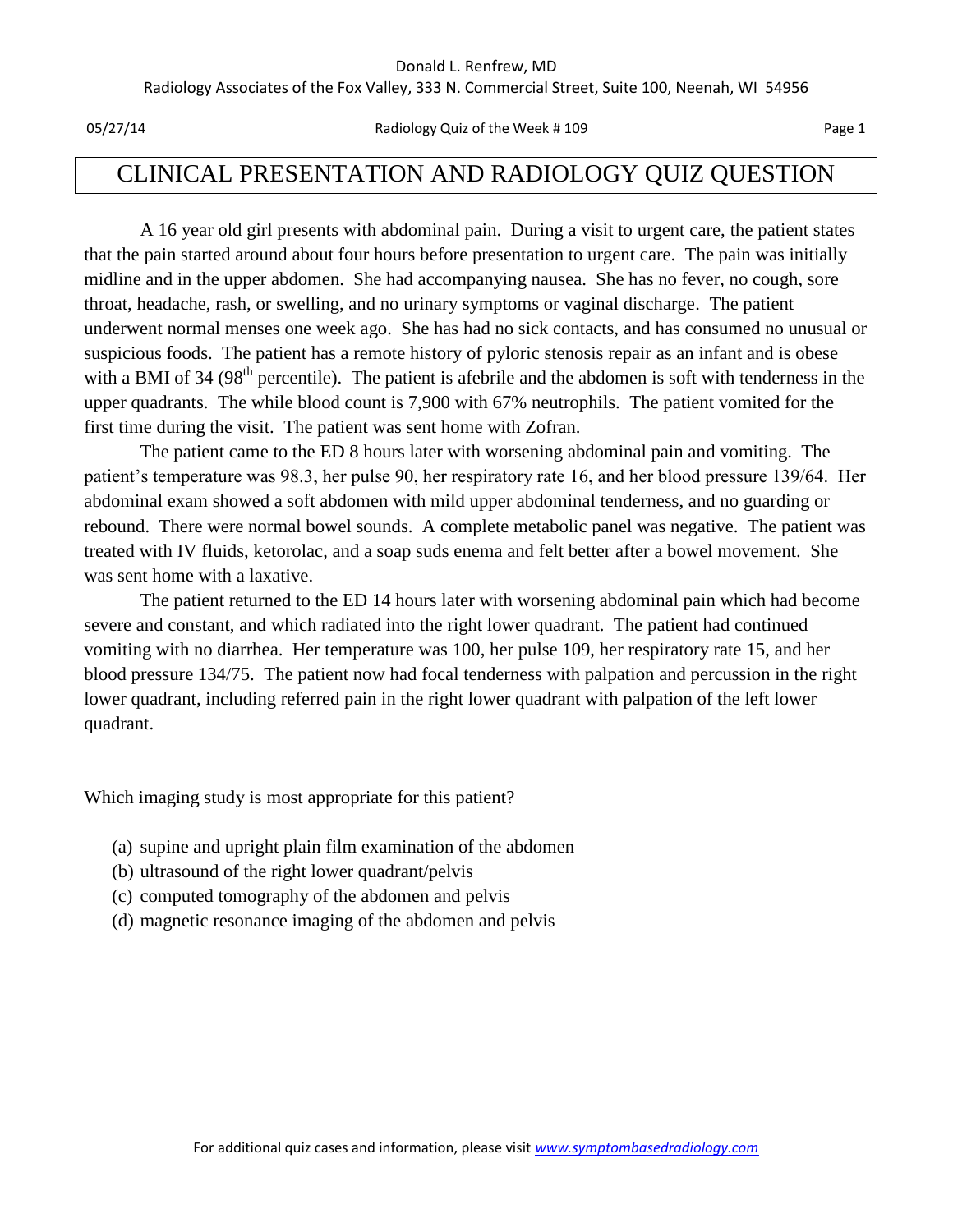#### RADIOLOGY QUIZ QUESTION, ANSWER, AND EXPLANATION

16 year old girl with persistent, worsening abdominal pain (see previous page).

Which imaging study is most appropriate for this patient?

- (a) supine and upright plain film examination of the abdomen
- (b) ultrasound of the right lower quadrant/pelvis
- (c) computed tomography of the abdomen and pelvis
- (d) magnetic resonance imaging of the abdomen and pelvis

Answer: (b), ultrasound of the right lower quadrant, is the correct answer, *if there is local expertise available in pediatric US performed for evaluation of appendicitis*. US examination is currently the study of choice according to the American College of Radiology's Appropriateness Criteria (see Smith et al), and is listed first in current review sites (see, for example, Taylor and Wesson).

Supine and upright plain films examination of the abdomen may be helpful in evaluation of obstruction and free air, but plain films are neither sensitive nor specific in the evaluation of appendicitis and typically add little (other than expense and radiation) to the evaluation of pediatric patients with suspected appendicitis. Therefore, (a) is incorrect. Computed tomography of the abdomen and pelvis is a very helpful exam and is actually marginally superior (in terms of diagnostic efficacy as measured by sensitivity, specificity, and accuracy) than ultrasound. In locations where local expertise in pediatric US is *not* available, CT is a reasonable option. However, because of the radiation exposure associated with CT studies, CT is generally not the first study done on pediatric patients with suspected appendicitis. Therefore, (c) is not the correct answer if you are in an environment that offers pediatric US, but is the correct answer if you are not. MR is also a very helpful examination (it is, like CT, marginally superior to US) and does *not* use radiation, but because of the additional expense, time, and necessity for having the patient remain in a single position for several minutes, MR is generally performed only after US has been performed. Therefore, (d) is incorrect.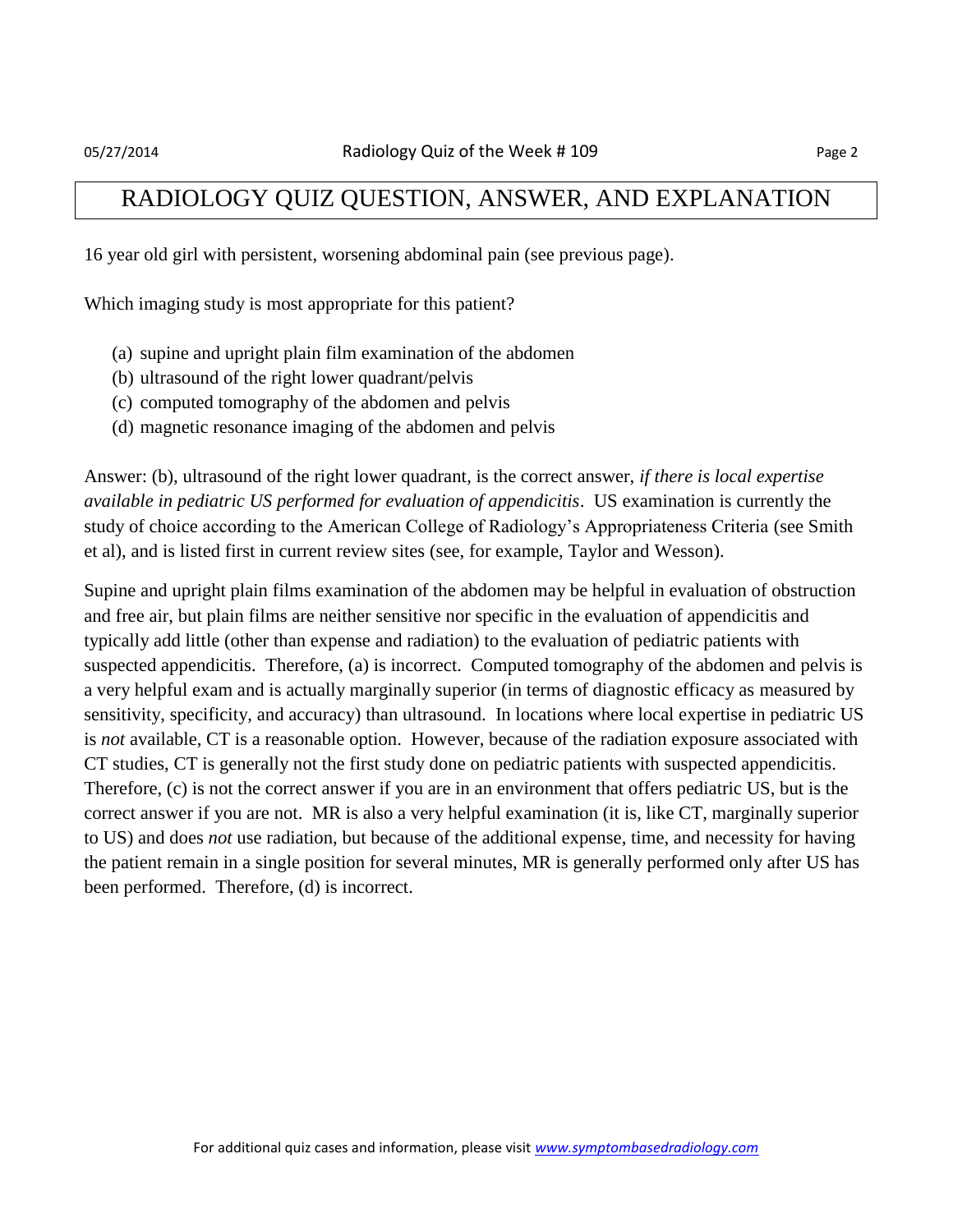# IMAGING STUDY AND QUESTIONS



Imaging questions:

- 1) What type of study is shown in the figures?
- 2) Are there any abnormalities?
- 3) What is the most likely diagnosis?
- 4) What is the next step in management?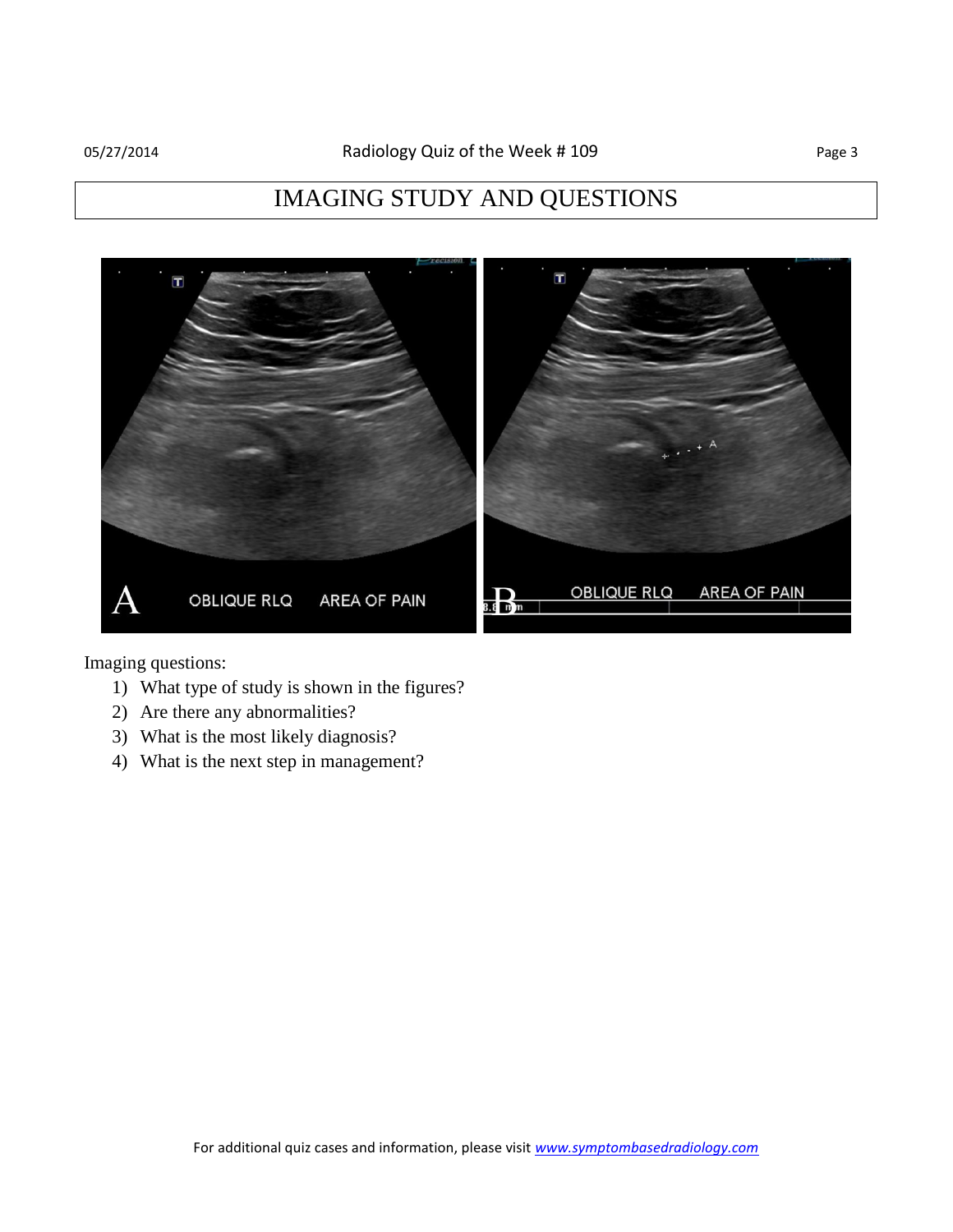### IMAGING STUDY QUESTIONS AND ANSWERS



Imaging questions:

- 1) What type of study is shown in the figures? Ultrasound of the appendix, although, as is often the situation with ultrasound studies, if you didn't know that already it would be hard to say.
- 2) Are there any abnormalities? Yes. There is a blind-ending, tubular structure measuring up to 9 mm in diameter (measured in panel B).
- 3) What is the most likely diagnosis? Acute appendicitis.
- 4) What is the next step in management? Surgical referral for likely appendectomy.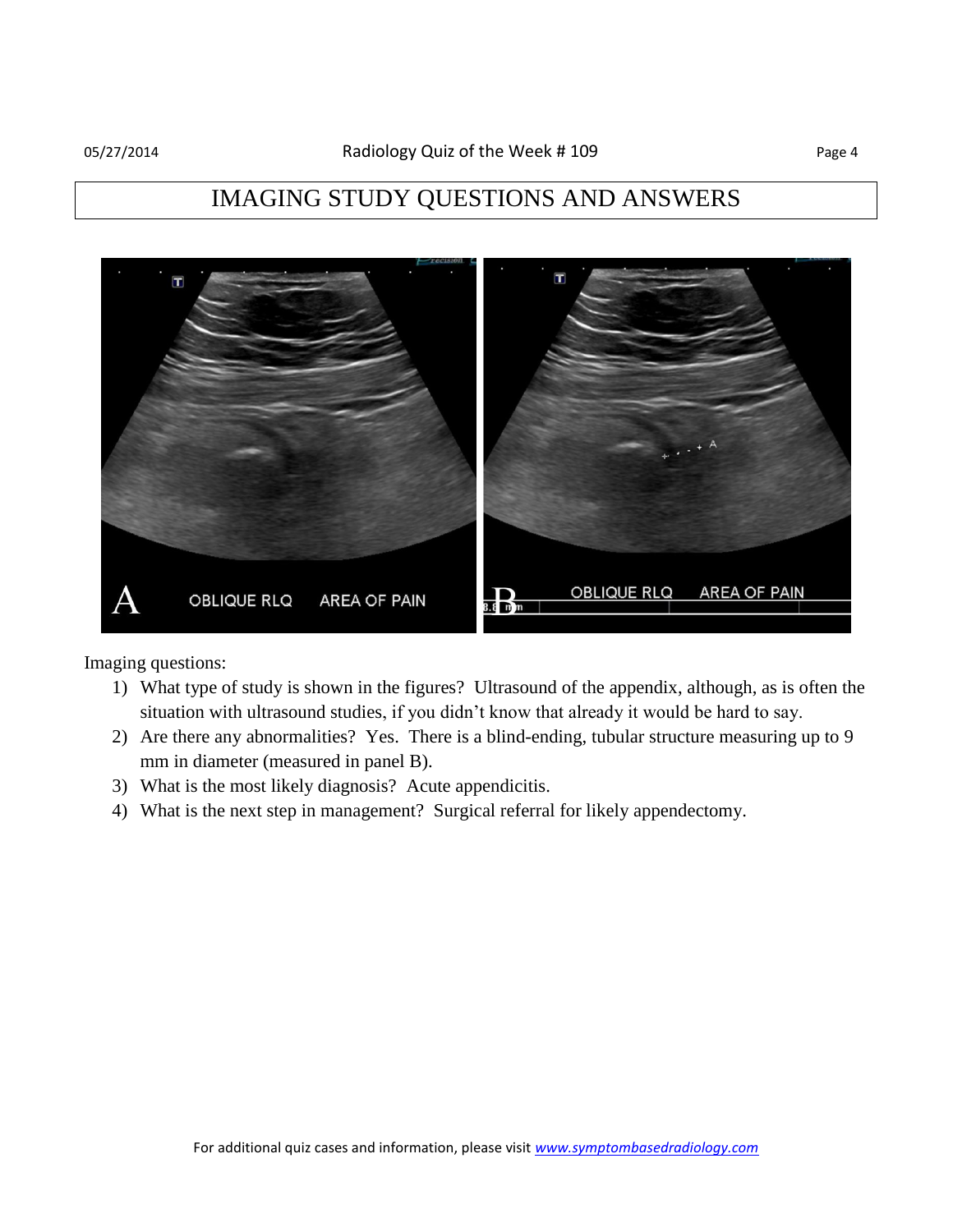## PATIENT DISPOSITION, DIAGNOSIS, AND FOLLOW-UP

Surgical consultation was obtained and the patient was taken emergently to the operating room where a laparoscopic appendectomy was performed. The resected specimen was interpreted as gangrenous acute appendicitis. The patient made an uneventful recovery.